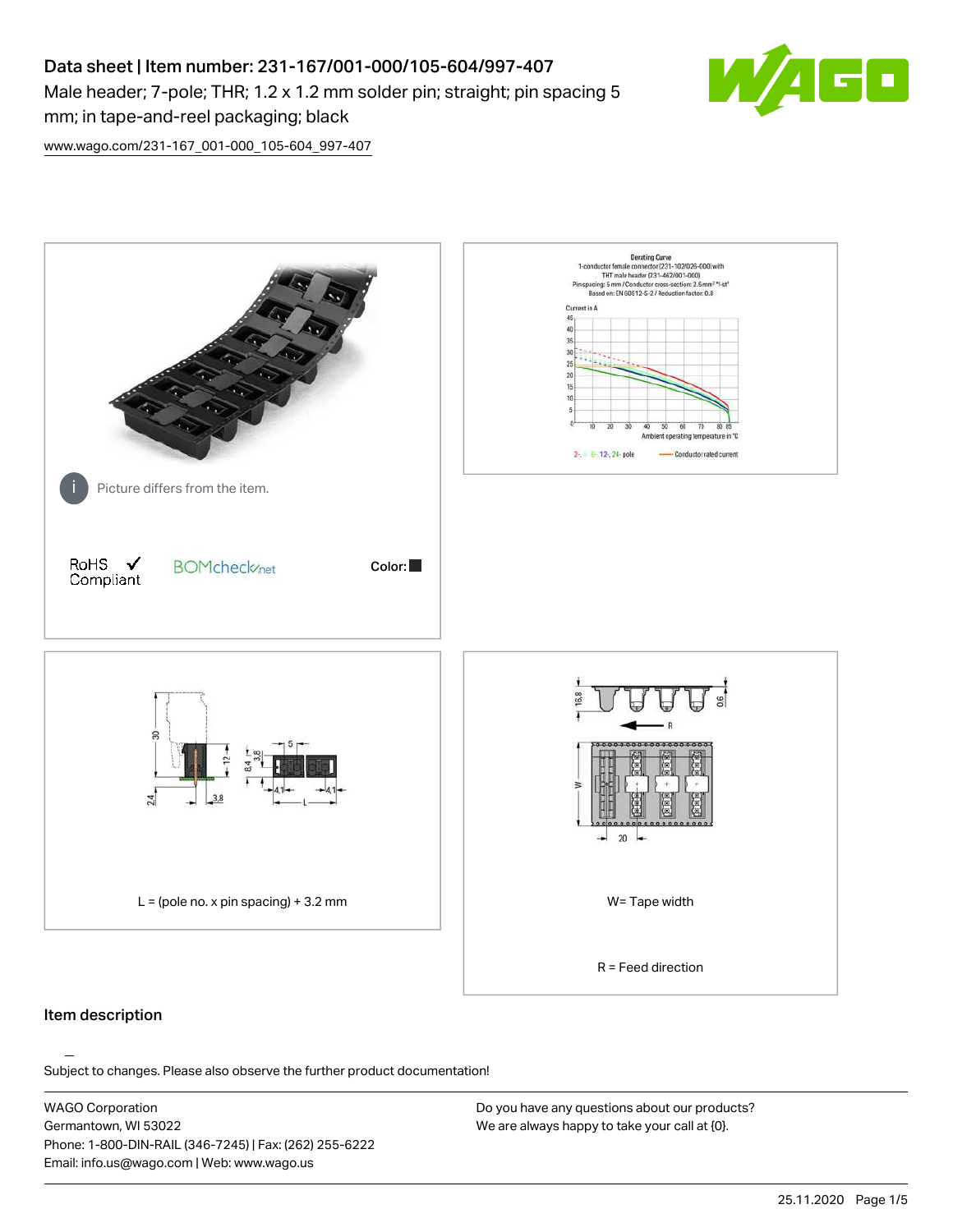[www.wago.com/231-167\\_001-000\\_105-604\\_997-407](http://www.wago.com/231-167_001-000_105-604_997-407)



- $\blacksquare$ THR male headers for reflow soldering in SMT applications
- $\blacksquare$ Available in tape-and-reel packaging for automated pick-and-place PCB assembly
- $\blacksquare$ 1.2 x 1.2 mm solder pins allow nominal current up to 16 A, enhancing stability of shorter headers
- $\blacksquare$ Also available in bulk packaging for manual placement
- П Male headers may be mounted horizontally or vertically
- With coding fingers П

#### Safety information 1:

The MCS - MULTI CONNECTION SYSTEM includes connectors without breaking capacity in accordance with DIN EN 61984. When used as intended, these connectors must not be connected/disconnected when live or under load. The circuit design should ensure header pins, which can be touched, are not live when unmated.

# Data

#### Electrical data

### Ratings per IEC/EN 60664-1

| Ratings per                 | IEC/EN 60664-1                                            |
|-----------------------------|-----------------------------------------------------------|
| Rated voltage (III / 3)     | 250 V                                                     |
| Rated surge voltage (III/3) | 4 <sub>k</sub> V                                          |
| Rated voltage (III/2)       | 320 V                                                     |
| Rated surge voltage (III/2) | 4 <sub>k</sub> V                                          |
| Nominal voltage (II/2)      | 630 V                                                     |
| Rated surge voltage (II/2)  | 4 <sub>k</sub> V                                          |
| Rated current               | 16 A                                                      |
| Legend (ratings)            | (III / 2) ≙ Overvoltage category III / Pollution degree 2 |

#### Ratings per UL 1059

| Approvals per                  | UL 1059 |
|--------------------------------|---------|
| Rated voltage UL (Use Group B) | 300 V   |
| Rated current UL (Use Group B) | 10 A    |
| Rated voltage UL (Use Group D) | 300 V   |
| Rated current UL (Use Group D) | 10 A    |

#### Ratings per UL 1977

| Rated voltage UL 1977 | 600 V |
|-----------------------|-------|
| Rated current UL 1977 |       |

Subject to changes. Please also observe the further product documentation! Ratings per CSA

| <b>WAGO Corporation</b>                                | Do you have any questions about our products? |
|--------------------------------------------------------|-----------------------------------------------|
| Germantown, WI 53022                                   | We are always happy to take your call at {0}. |
| Phone: 1-800-DIN-RAIL (346-7245)   Fax: (262) 255-6222 |                                               |
| Email: info.us@wago.com   Web: www.wago.us             |                                               |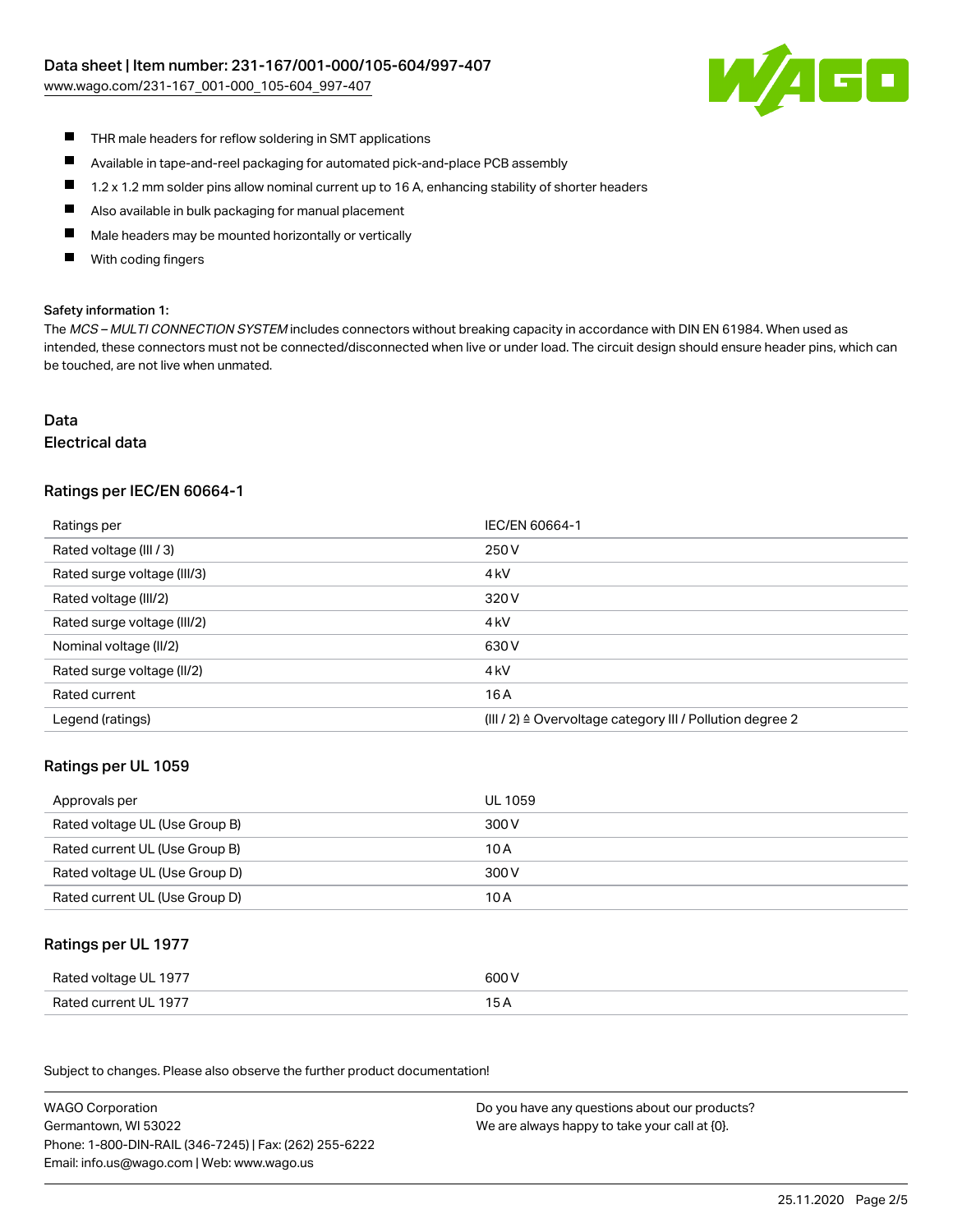

# Ratings per CSA

| Approvals per                   | CSA   |
|---------------------------------|-------|
| Rated voltage CSA (Use Group B) | 300 V |
| Rated current CSA (Use Group B) | 10 A  |
| Rated voltage CSA (Use Group D) | 300 V |
| Rated current CSA (Use Group D) | 10 A  |

### Connection data

| Pole No.                   |  |
|----------------------------|--|
| Total number of potentials |  |
| Number of connection types |  |
| Number of levels           |  |

# Physical data

| Pin spacing                              | 5 mm / 0.197 inch          |
|------------------------------------------|----------------------------|
| Width                                    | 38.2 mm / 1.504 inch       |
| Height                                   | 14.4 mm / 0.567 inch       |
| Height from the surface                  | 12 mm / 0.472 inch         |
| Depth                                    | 8.4 mm / 0.331 inch        |
| Solder pin length                        | $2.4 \text{ mm}$           |
| Solder pin dimensions                    | $1.2 \times 1.2$ mm        |
| Plated through-hole diameter (THR)       | $1.7$ <sup>(+0.1)</sup> mm |
| Reel diameter of tape-and-reel packaging | 330 mm                     |
| Tape width                               | 56 mm                      |

### Plug-in connection

| Contact type (pluggable connector) | Male connector/plug |
|------------------------------------|---------------------|
| Connector (connection type)        | for PCB             |
| Mismating protection               | No.                 |
| Mating direction to the PCB        | 90 °                |

### PCB contact

| PCB contact                         | THR                                      |
|-------------------------------------|------------------------------------------|
| Solder pin arrangement              | over the entire male connector (in-line) |
| Number of solder pins per potential |                                          |

Subject to changes. Please also observe the further product documentation! Material Data

| <b>WAGO Corporation</b>                                | Do you have any questions about our products? |
|--------------------------------------------------------|-----------------------------------------------|
| Germantown, WI 53022                                   | We are always happy to take your call at {0}. |
| Phone: 1-800-DIN-RAIL (346-7245)   Fax: (262) 255-6222 |                                               |
| Email: info.us@wago.com   Web: www.wago.us             |                                               |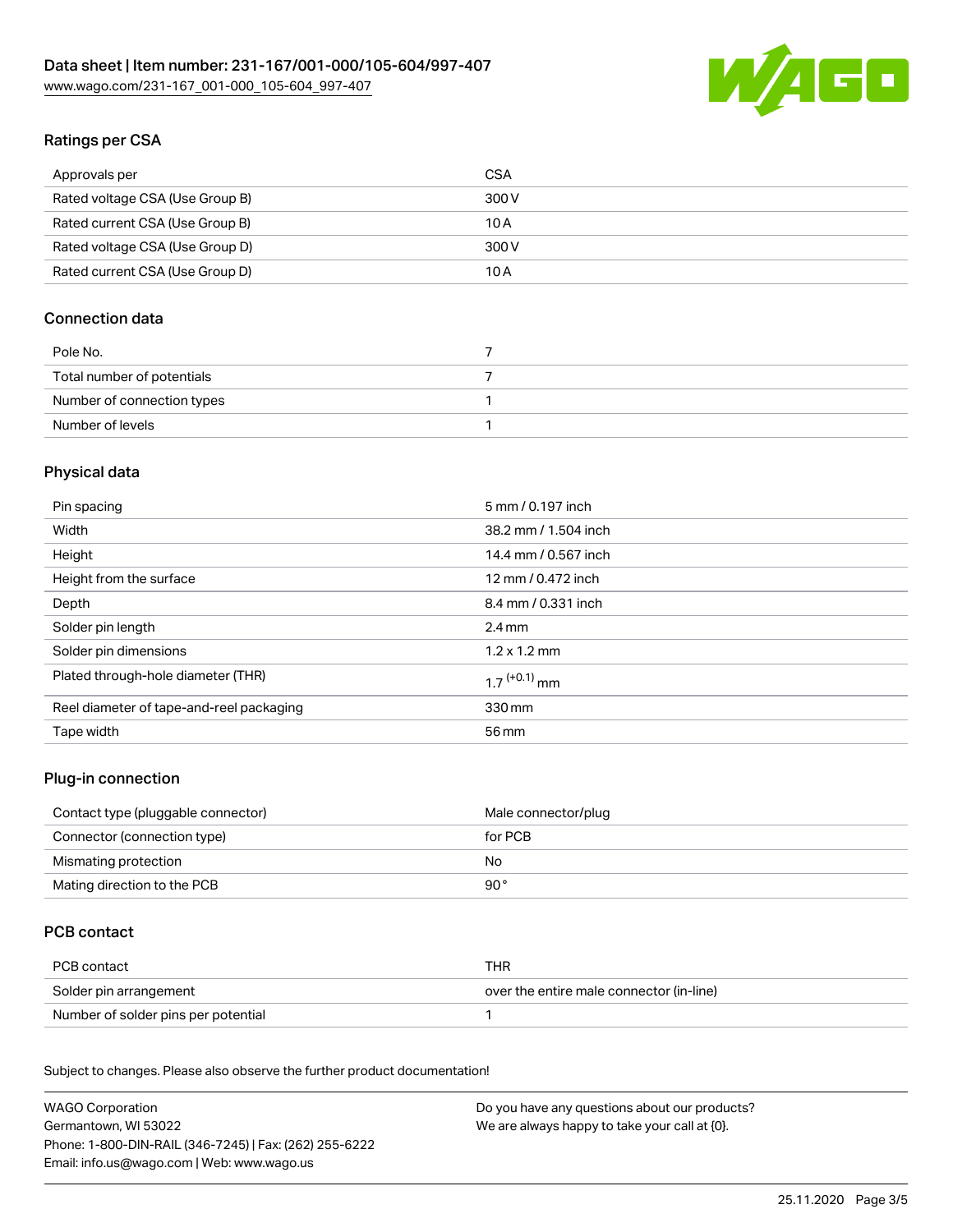

# Material Data

| Color                       | black                                 |
|-----------------------------|---------------------------------------|
| Material group              |                                       |
| Insulation material         | Polyphthalamide (PPA GF)              |
| Flammability class per UL94 | V <sub>0</sub>                        |
| Contact material            | Electrolytic copper $(E_{\text{Cl}})$ |
| Contact plating             | tin-plated                            |
| Fire load                   | $0.056$ MJ                            |
| Weight                      | 2.3 <sub>g</sub>                      |

#### Environmental Requirements

| Limit temperature range | $\dots$ +100 °C .<br>-60 |  |
|-------------------------|--------------------------|--|
|                         |                          |  |

### Commercial data

| Packaging type        | bag           |
|-----------------------|---------------|
| Country of origin     | DE.           |
| <b>GTIN</b>           | 4050821042655 |
| Customs tariff number | 85366990990   |

### Approvals / Certificates

#### Country specific Approvals

| Logo         | Approval                               | <b>Additional Approval Text</b> | Certificate<br>name |
|--------------|----------------------------------------|---------------------------------|---------------------|
| $\mathbb{C}$ | <b>CSA</b><br>DEKRA Certification B.V. | C <sub>22.2</sub>               | 1466354             |

### **Counterpart**

| <b>CALLER</b> | Item no.231-107/026-000                                                       |                              |  |
|---------------|-------------------------------------------------------------------------------|------------------------------|--|
|               | Female plug; 7-pole; 12 AWG max; pin spacing 5 mm; 1 conductor per pole; gray | www.wago.com/231-107/026-000 |  |

#### Compatible products

Coding

Subject to changes. Please also observe the further product documentation!

WAGO Corporation Germantown, WI 53022 Phone: 1-800-DIN-RAIL (346-7245) | Fax: (262) 255-6222 Email: info.us@wago.com | Web: www.wago.us Do you have any questions about our products? We are always happy to take your call at {0}.